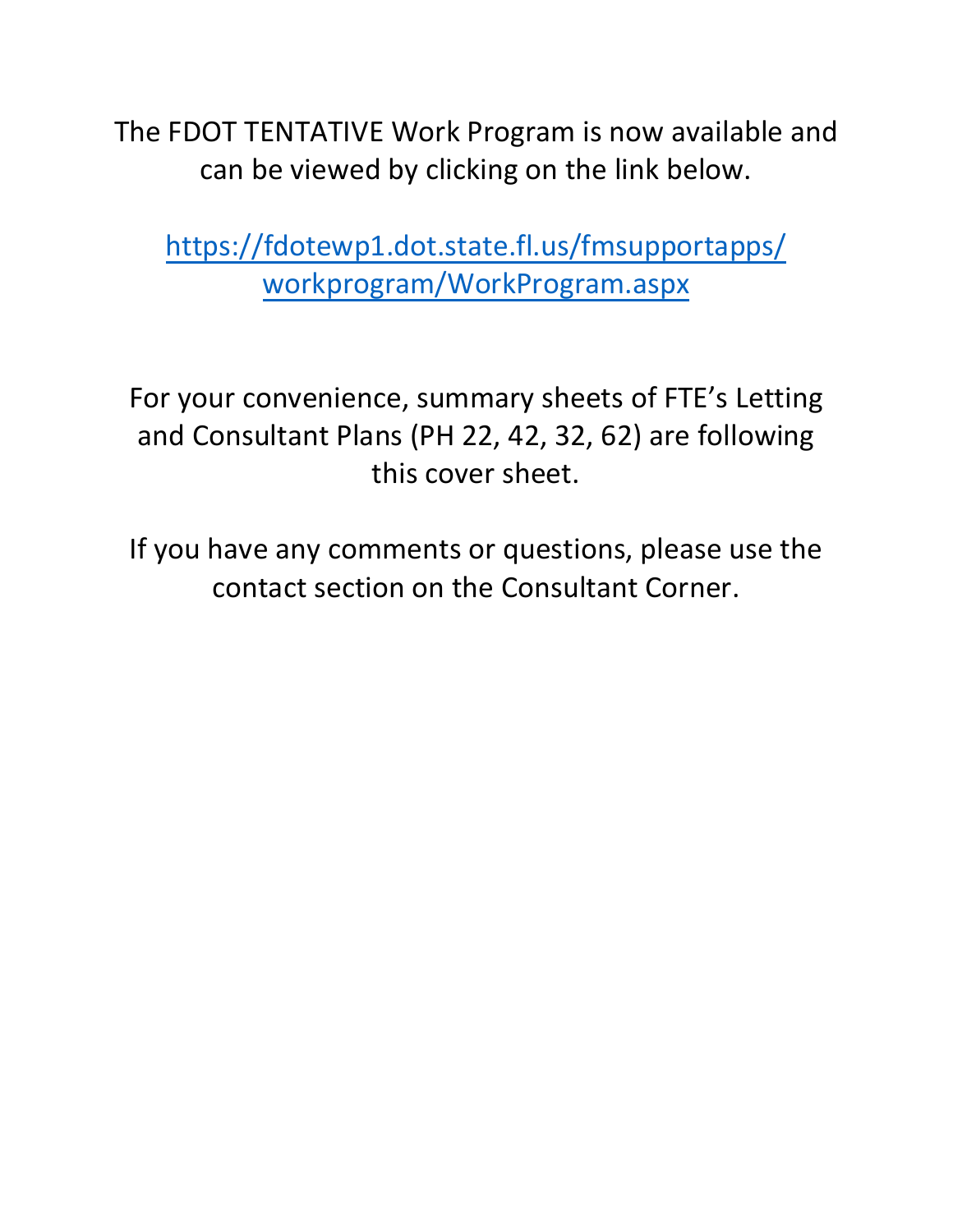|                      |          |          |                                  |                    |                |           | <b>TENTATIVE FY 2023 CONSULTANT</b>                                                                                                                      |                         |                        |                                       |
|----------------------|----------|----------|----------------------------------|--------------------|----------------|-----------|----------------------------------------------------------------------------------------------------------------------------------------------------------|-------------------------|------------------------|---------------------------------------|
| <b>FPID</b>          | PH       | Seq      | cc                               | <b>New</b><br>Acq? | Ad No          | BDI?      | Description                                                                                                                                              | County                  | Anticipated \$         | Contract/Project<br>Manager           |
| 190591-4             | 22       | 01       | 4                                |                    |                |           | TRAFFIC ENGINEER - TRANSPORTATION DEVELOPMENT & FINANCE                                                                                                  | TURNPIKE                | \$12,724,027           | Christina Colon                       |
| 190622-2             | 32       | 01       | 4                                |                    |                |           | TPK CONSULTANT FOR MARKETING AND PUBLIC INFORMATION                                                                                                      | TURNPIKE                | \$2,056,000            | Shannon Estep                         |
| 190636-1             | 32       | 01       | 4                                |                    |                |           | TPK CONSULTANT FOR ANNUAL AUDIT OF TURNPIKE'S FINANCES                                                                                                   | <b>TURNPIKE</b>         | \$291,000              | <b>Adriene Pierce</b>                 |
| 190665-7             | 62       | 01       | 4                                |                    |                |           | TURNPIKE CONSULTANT FOR MATERIALS TESTING                                                                                                                | TURNPIKE                | \$3,800,000            | Karen Akers                           |
| 190665-8             | 62       | 01       | 4                                |                    |                |           | TPK CONSULTANT FOR CONSTRUCTION PROJECT MANAGEMENT                                                                                                       | <b>TURNPIKE</b>         | \$8,726,518            | Karen Akers                           |
| 190665-9             | 62       | 01       | 4                                |                    |                |           | TPK CONSULTANT FOR CONSTRUCTION MATERIALS MANAGEMENT                                                                                                     | <b>TURNPIKE</b>         | \$4,461,335            | Karen Akers                           |
| 190666-4             | 32       | 01       | 4                                |                    |                |           | TURNPIKE CONSULTANT FOR PERIODIC MAINTENANCE MANAGEMENT                                                                                                  | TURNPIKE                | \$3,634,280            | Maria Connolly                        |
| 448851-1             | 32       | 01       | 4                                |                    |                |           | TURNPIKE CONSULTANT FOR PRODUCTION PROJECT MANAGEMENT                                                                                                    | TURNPIKE                | \$16,524,210           | Christina Colon                       |
| 448851-2             | 32       | 01       | 4                                |                    |                |           | TURNPIKE CONSULTANT FOR PRODUCTION PROJECT MANAGEMENT - TOLLS                                                                                            | TURNPIKE                | \$4,663,507            | Christina Colon                       |
| 448851-3             | 32       | 01       | 4                                |                    |                |           | TURNPIKE CONSULTANT FOR PRODUCTION PROJECT MANAGEMENT                                                                                                    | <b>TURNPIKE</b>         | \$16,984,004           | Christina Colon                       |
| 448851-4             | 32       | 01       | 4                                |                    |                |           | TURNPIKE CONSULTANT FOR PRODUCTION PROJECT MANAGEMENT - TOLLS                                                                                            | TURNPIKE                | \$6,491,372            | Christina Colon                       |
| 441073-1             | 22       | 02       | 4                                |                    |                |           | ENVIRONMENTAL MANAGEMENT OFFICE DOCUMENT REVIEW                                                                                                          | TURNPIKE                | \$90,000               | Stephanie Underwood                   |
| 447702-2             | 22       | 01       | $\overline{7}$                   |                    |                |           | SAFETY IMPROVEMENTS TO SUNCOAST (SR 589) IN PASCO COUNTY, MP 17.5-28.5                                                                                   | <b>PASCO</b>            | \$300.000              | <b>Ruby Monsalve</b>                  |
| 448068-1             | 22       | 01       | 3                                | Yes                | 23805          | No        | PD&E WIDEN SUNCOAST PKWY(SR589) - S OF VAN DYKE RD TO SR52 (MP13-27)                                                                                     | <b>TURNPIKE</b>         | \$3,000,000            | Anil Sharma                           |
| 449175-2             | 22       | 01       | $\overline{7}$                   |                    |                |           | TURNPIKEWIDE EMERGENCY STOPPING SITES                                                                                                                    | <b>TURNPIKE</b>         | \$200,000              | Cristina Dos Santos                   |
| 437155-1             | 42       | 01       | $\overline{7}$                   |                    |                |           | WIDEN SAWGRASS(SR869) SUNRISE BLVD TO OAKLAND PARK(MP0.5-4.1)(6TO10LN)                                                                                   | <b>BROWARD</b>          | \$200,000              | Teresa Price                          |
| 440897-3             | 42       | 01       | $\overline{7}$                   |                    |                |           | CENTRAL POLK PARKWAY - FROM US 17 (SR 35) TO SR 60                                                                                                       | <b>POLK</b>             | \$95,000               | Stephanie Underwood                   |
| 441224-2             | 42       | 01       | 9                                |                    |                |           | KISSIMMEE PARK ROAD INTERCHANGE IMPROVEMENTS (MP 240)                                                                                                    | <b>OSCEOLA</b>          | \$193,205              | Snehal Ambare                         |
| 442764-1             | 42       | 01       | $\overline{7}$                   |                    |                |           | SUNCOAST II (SR589) - SR 44 TO CR 486                                                                                                                    | <b>CITRUS</b>           | \$95,000               | Anil Sharma                           |
| 444980-1             | 42       | 01       | $\overline{7}$                   |                    |                |           | NEW INTCHNG ON TPK MAINLINE (SR91) AT TAFT VINELAND RD (~MP 253)                                                                                         | ORANGE                  | \$95,000               | Anil Sharma                           |
| 190778-5             | 32       | 01       | 4                                |                    |                |           | LANDSCAPING TURNPIKEWIDE                                                                                                                                 | <b>TURNPIKE</b>         | \$1,100,000            | Daniel Kastelic                       |
| 406143-5             | 32       | 10       | $\overline{7}$                   |                    |                |           | WIDEN TPK(SR91) WPB SERVICE PLAZA TO SOUTHERN BLVD (MP94-98)(4TO8LNS)                                                                                    | PALM BEACH              | \$500,000              | Andy Healy                            |
| 406143-8             | 32       | 10       | $\overline{7}$                   |                    |                |           | WIDEN TPK (SR91) SOUTHERN BLVD TO OKEECHOBEE BLVD (MP 98-101)(4TO8LNS)                                                                                   | PALM BEACH              | \$400,000              | Andy Healy                            |
| 442764-3             | 32       | 01       | $\overline{7}$                   | Yes                | 23809          | No        | SUNCOAST II (SR589) - CR 495 TO US 19                                                                                                                    | <b>CITRUS</b>           | \$10,000,000           | Anil Sharma                           |
| 417132-5 32          |          | 01       | $\overline{7}$                   |                    |                |           | E-2W CANAL BULKHEAD WALL, N. GLADES RD TO N. ATLANTIC AVE(MP76.8-81.9)                                                                                   | <b>PALM BEACH</b>       | \$2,696,516            | Jasmi Alemany                         |
| 436194-1             | 32       | 01       | $\overline{7}$                   |                    |                |           | WIDEN TPK(SR91), PARTIN SETTLEMENT RD TO OSCEOLA PKWY(MP243.5-249)4TO8                                                                                   | <b>OSCEOLA</b>          | \$500,000              | Suman Juluru                          |
| 437155-1             | 32       | 10       | $\overline{7}$                   |                    |                |           | WIDEN SAWGRASS(SR869) SUNRISE BLVD TO OAKLAND PARK(MP0.5-4.1)(6TO10LN)                                                                                   | <b>BROWARD</b>          | \$900,000              | <b>Teresa Price</b>                   |
| 437211-1             | 32       | 01       | $\overline{7}$                   |                    |                |           | HEFT & SURFACE STREET IMPROVEMENTS FROM HAINLIN MILLS TO US 1(MP11-12)                                                                                   | MIAMI-DADE              | \$300,000              | Andy Healy                            |
| 438549-1             | 32       | 01       | $\overline{7}$                   |                    |                |           | PAINT BRIDGES, SEMINOLE XWAY(SR417)(MP50.3-50.5) US17/92 & AIRPORT BLVD                                                                                  | SEMINOLE                | \$203,154              | Snehal Ambare                         |
| 442062-1             | 32       | 01       | $\overline{7}$                   | Yes                | 23801          | No        | RESURFACE SAWGRASS XWAY (SR869) (MP 18-20.8) BROWARD COUNTY                                                                                              | <b>BROWARD</b>          | \$1,522,630            | Justin Relitz                         |
| 448524-1             | 32       | 01       | $\overline{7}$                   | Yes                | 23802          | No        | BRIDGE REPLACEMENT - 890083 (SR 91) (MP 138) MARTIN COUNTY                                                                                               | <b>MARTIN</b>           | \$2,500,000            | Suman Juluru                          |
| 449175-4             | 32       | 01       | $\overline{7}$                   |                    |                |           | VETERANS EXPWY (SR 589) EMERGENCY STOPPING SITES                                                                                                         | HILLSBOROUGH            | \$200,000              | Cristina Dos Santos                   |
| <u>449253-3</u>      | 32       | 01       | $\overline{7}$                   |                    |                |           | SYSTEM WIDE QUEUE WARNING (SR 91, SR 589, SR 528, SR 417, AND SR 821)                                                                                    | <b>TURNPIKE</b>         | \$1,500,000            | Yang Zhao                             |
| 449423-1             | 32       | 01       | $\overline{7}$                   |                    |                |           | DMS UPGRADE AND RETROFIT ON SR91 AND SR429                                                                                                               | TURNPIKE                | \$850,000              | Yang Zhao                             |
| 449423-2             | 32       | 01       | $\overline{7}$                   |                    |                |           | DMS UPGRADE AND RETROFIT ON SR589                                                                                                                        | <b>TURNPIKE</b>         | \$650,000              | Yang Zhao                             |
| 449688-1             | 32<br>32 | 01<br>01 | $\overline{7}$<br>$\overline{7}$ | Yes<br>Yes         | 23804<br>23806 | No        | RESURFACE POLK PARKWAY (SR 589) (MP 8 TO MP 17) POLK COUNTY                                                                                              | <b>POLK</b><br>TURNPIKE | \$1,893,128            | <b>Ruby Monsalve</b>                  |
| 449711-1<br>438550-1 | 62       | 01       | $\overline{7}$                   |                    |                |           | Tentative FIRST COAST EXPRESSWAY SAFETY ENHANCEMENTS (CLAY & DUVAL)(MP31-MP45.7)<br>PAINT BRIDGES - TPK MAINLINE OVER CR 709 (MP 150.7) (940076, 940951) | ST. LUCIE               | \$900,000<br>\$259,986 | Snehal Ambare<br><b>Ruby Monsalve</b> |
| 438551-1             | 62       | 01       | $\overline{7}$                   |                    |                |           | PAINT BRIDGES - TPK MAINLINE OVER RIM DITCH (MP142.2) (940049,940082)                                                                                    | ST. LUCIE               | \$158,083              | Brandon Bobo                          |
| 435410-1             | 62       | 01       | $\overline{7}$                   | Yes                | 23810          | Tentative | PAINT BRIDGES IN ST. LUCIE COUNTY (940050 @ MP 150.5)(940072 @ MP 152.                                                                                   | ST. LUCIE               | \$223,958              | <b>Ruby Monsalve</b>                  |
| 442622-9             | 62       | 01       | $\overline{7}$                   |                    |                |           | REHAB OF AGING CONCRETE PILES (SR 91) AT MP 142, 184, AND 192                                                                                            | TURNPIKE                | \$328,640              | Justin Relitz                         |
| 428972-1             | 62       | 01       | $\overline{7}$                   |                    |                |           | PAINT BRIDGES - POLK PKWY(160249,160250,160251,160252,160253,160254)                                                                                     | <b>POLK</b>             | \$962,484              | Pamela Nagot                          |
| 431123-2             | 62       | 01       | $\overline{7}$                   | Yes                | 23811          | No        | PAINT BRIDGE - POLK PARKWAY (160268) (MP 13.5)                                                                                                           | <b>POLK</b>             | \$210,124              | Pamela Nagot                          |
| 442764-1             | 62       | 01       | $\overline{7}$                   | Yes                | 23812          | No        | SUNCOAST II (SR589) - SR 44 TO CR 486                                                                                                                    | CITRUS                  | \$6,900,896            | Anil Sharma                           |
| 442061-1             | 62       | 01       | $\overline{7}$                   |                    |                |           | RESURFACE TPK MAINLINE IN BROWARD CNTY (MP 57.3 - 65.2)                                                                                                  | <b>BROWARD</b>          | \$2,824,815            | Justin Relitz                         |
| 446024-1             | 62       | 01       | $\overline{7}$                   | Yes                | 23813          | No        | RESURFACE TPK(SR91) IN BROWARD COUNTY, MP 65.2-71.0                                                                                                      | <b>BROWARD</b>          | \$2,534,105            | Cristina Dos Santos                   |
| 449692-1             | 62       | 01       | $\overline{7}$                   |                    |                |           | TPK (SR 91) COCONUT CREEK INTERCHANGE IMPROVEMENTS (MP67) BROWARD CNTY                                                                                   | <b>BROWARD</b>          | \$206,841              | Justin Relitz                         |
| 441719-1             | 62       | 01       | $\overline{7}$                   | Yes                | 23814          | No        | RESURFACE TPK MAINLINE IN OSCEOLA CNTY (MP 198.5 - 207.0)                                                                                                | <b>OSCEOLA</b>          | \$2,605,903            | Snehal Ambare                         |
| 441224-6             | 62       | 01       | $\overline{7}$                   |                    |                |           | KISSIMMEE PARK RD TSM&O                                                                                                                                  | <b>OSCEOLA</b>          | \$132,741              | Snehal Ambare                         |
| 440897-2             | 62       | 01       | $\overline{7}$                   | Yes                | 23815          | No        | CENTRAL POLK PARKWAY - FROM POLK PKWY (SR 570) TO US 17 (SR 35)                                                                                          | <b>POLK</b>             | \$15,885,820           | Pamela Nagot                          |
| 449334-1             | 62       | 01       | $\overline{7}$                   |                    |                | Tentative | EISENHOWER BLVD AND MEMORIAL HWY SIGNAL REPLACEMENT                                                                                                      | HILLSBOROUGH            | \$102,700              | Cristina Dos Santos                   |
| 449340-1             | 62       | 01       | $\overline{7}$                   | Yes                | 23816          |           | <b>VETERANS XWAY (SR589) IMPROVEMENTS FOR BRIDGE APPROACHES &amp; DEPARTURES</b>                                                                         | HILLSBOROUGH            | \$564,850              | <b>Ruby Monsalve</b>                  |
| 445885-1             | 62       | 01       | $\overline{7}$                   |                    |                |           | Tentative RESURFACE VETERANS SPUR (SR 568) IN HILLSBOROUGH COUNTY, MP 0-3                                                                                | <b>HILLSBOROUGH</b>     | \$525,348              | <b>Ruby Monsalve</b>                  |
| 449253-3             | 62       | 01       | $\overline{7}$                   | Yes                | 23817          | No        | SYSTEM WIDE QUEUE WARNING (SR 91, SR 589, SR 528, SR 417, AND SR 821)                                                                                    | TURNPIKE                | \$1,178,160            | Yang Zhao                             |
| 442618-2             | 62       | 01       | $\overline{7}$                   |                    |                |           | REPLACE GREAT SYSTEM & HEXFOAM CRASH CUSHIONS (SR417) IN OSCEOLA CNTY                                                                                    | TURNPIKE                | \$108,688              | <b>Brian Ribaric</b>                  |
| 190778-5             | 62       | 01       | 4                                |                    |                |           | LANDSCAPING TURNPIKEWIDE                                                                                                                                 | <b>TURNPIKE</b>         | \$750,000              | Daniel Kastelic                       |
| 415927-5             | 62       | 01       | $\overline{7}$                   |                    |                |           | BRIDGE STRENGTHENING (SR91) IN BROWARD COUNTY, MP 73.1 (# 0184)                                                                                          | <b>BROWARD</b>          | \$345,626              | <b>Teresa Price</b>                   |
| 435786-2             | 62       | 01       | $\overline{7}$                   |                    |                |           | US27 NORTH INTCHG (MP 289)- RAMP & SIGNAL IMROVEMENTS                                                                                                    | LAKE                    | \$164,842              | Anil Sharma                           |
| 447010-1             | 62       | 01       | 4                                |                    |                |           | ETNA TURPENTINE STILL EXHIBIT AND HISTORIC MARKER                                                                                                        | <b>CITRUS</b>           | \$100,000              | Francisco Cardona                     |
| 449334-2             | 62       | 01       | $\overline{7}$                   |                    |                |           | TRAFFIC SIGNAL INFRASTRUCTURE INSTALLATION AT SR 91 EXIT 304 AT US 301                                                                                   | <b>SUMTER</b>           | \$182,735              | Cristina Dos Santos                   |
|                      |          |          |                                  |                    |                |           |                                                                                                                                                          |                         | \$148,497,230          |                                       |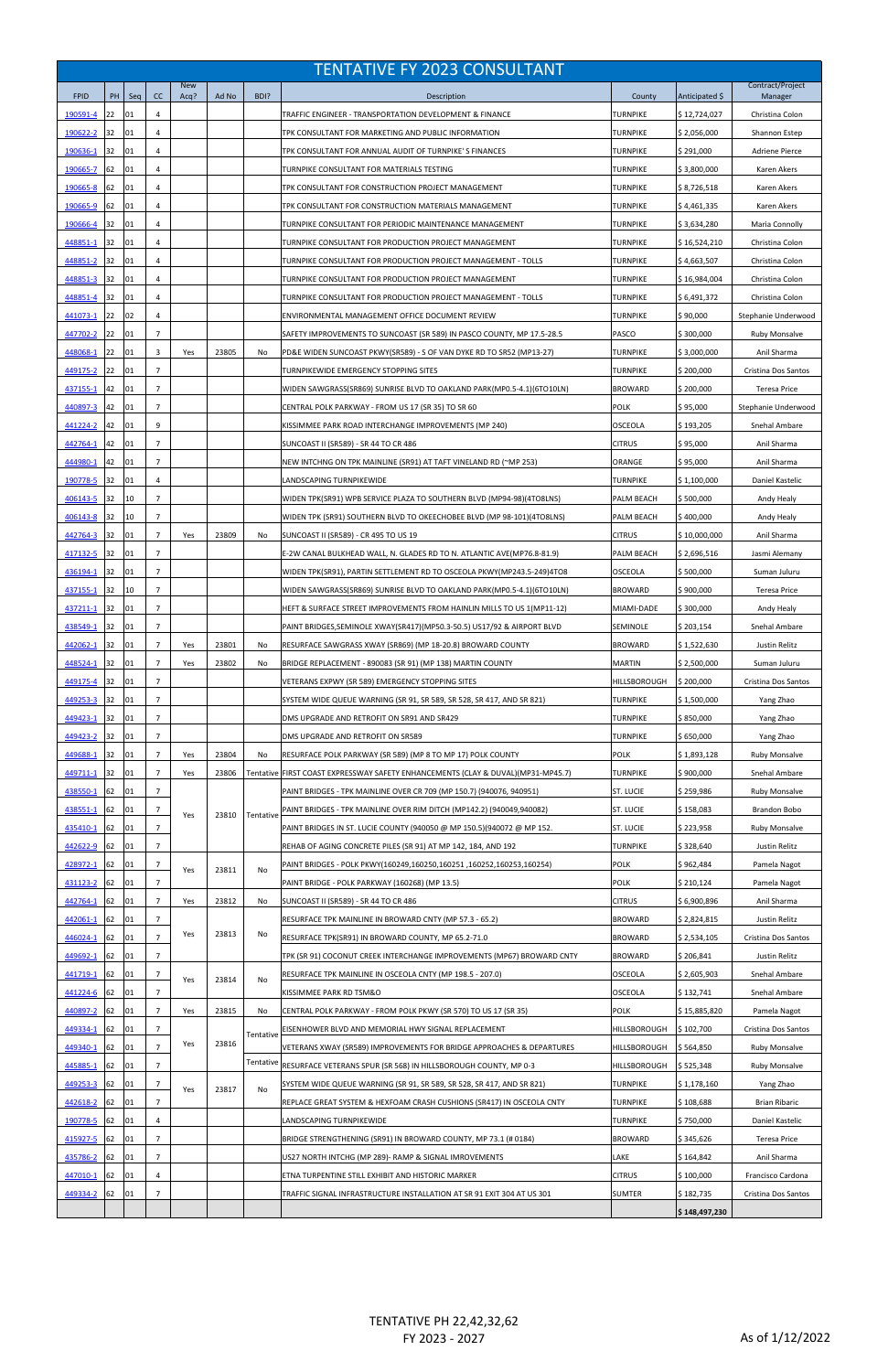| <b>TENTATIVE FY 2024 CONSULTANT</b> |          |          |    |                    |       |      |                                                                                                                                |                               |                             |                               |  |
|-------------------------------------|----------|----------|----|--------------------|-------|------|--------------------------------------------------------------------------------------------------------------------------------|-------------------------------|-----------------------------|-------------------------------|--|
| <b>FPID</b>                         | PH       | Seq      | cc | <b>New</b><br>Acq? | Ad No | BDI? | Description                                                                                                                    | County                        | Anticipated \$              | Contract/Project<br>Manager   |  |
| 190591-4                            | 22       | 01       |    |                    |       |      | TRAFFIC ENGINEER - TRANSPORTATION DEVELOPMENT & FINANCE                                                                        | TURNPIKE                      | \$12,724,027                | Christina Colon               |  |
| 190622-2                            | 32       | 01       |    |                    |       |      | TPK CONSULTANT FOR MARKETING AND PUBLIC INFORMATION                                                                            | <b>TURNPIKE</b>               | \$2,056,000                 | Shannon Estep                 |  |
| 190636-1                            | 32       | 01       |    |                    |       |      | TPK CONSULTANT FOR ANNUAL AUDIT OF TURNPIKE'S FINANCES                                                                         | <b>TURNPIKE</b>               | \$291,000                   | <b>Adriene Pierce</b>         |  |
| 190665-7                            | 62       | 01       |    |                    |       |      | TURNPIKE CONSULTANT FOR MATERIALS TESTING                                                                                      | <b>TURNPIKE</b>               | \$3,800,000                 | Karen Akers                   |  |
| 190665-8                            | 62       | 01       |    |                    |       |      | TPK CONSULTANT FOR CONSTRUCTION PROJECT MANAGEMENT                                                                             | <b>TURNPIKE</b>               | \$8,726,518                 | Karen Akers                   |  |
| 190665-9                            | 62       | 01       |    |                    |       |      | TPK CONSULTANT FOR CONSTRUCTION MATERIALS MANAGEMENT                                                                           | <b>TURNPIKE</b>               | \$4,461,335                 | Karen Akers                   |  |
| 190666-4                            | 32       | 01       |    |                    |       |      | TURNPIKE CONSULTANT FOR PERIODIC MAINTENANCE MANAGEMENT                                                                        | <b>TURNPIKE</b>               | \$3,634,280                 | Maria Connolly                |  |
| 448851-1                            | 32       | 01       |    |                    |       |      | TURNPIKE CONSULTANT FOR PRODUCTION PROJECT MANAGEMENT                                                                          | <b>TURNPIKE</b>               | \$16,524,210                | Christina Colon               |  |
| <u>448851-2</u>                     | 32       | 01       |    |                    |       |      | TURNPIKE CONSULTANT FOR PRODUCTION PROJECT MANAGEMENT - TOLLS                                                                  | <b>TURNPIKE</b>               | \$4,663,507                 | Christina Colon               |  |
| 448851-3                            | 32       | 01       |    |                    |       |      | TURNPIKE CONSULTANT FOR PRODUCTION PROJECT MANAGEMENT                                                                          | <b>TURNPIKE</b>               | \$16,984,004                | Christina Colon               |  |
| 448851-4                            | 32       | 01       |    |                    |       |      | TURNPIKE CONSULTANT FOR PRODUCTION PROJECT MANAGEMENT - TOLLS                                                                  | <b>TURNPIKE</b>               | \$6,491,372                 | Christina Colon               |  |
| 423374-2                            | 22       | 02       |    |                    |       |      | PD&E FOR WIDEN TPK FROM N OF SR70 TO N OF SR60 (MP 152 - 193)                                                                  | <b>TURNPIKE</b>               | \$200,000                   | Suman Juluru                  |  |
| 441073-1                            | 22       | 03       |    |                    |       |      | ENVIRONMENTAL MANAGEMENT OFFICE DOCUMENT REVIEW                                                                                | <b>TURNPIKE</b>               | \$90,000                    | Stephanie Underwood           |  |
| 435786-3                            | 42       | 01       |    |                    |       |      | WIDEN TPK(SR91) - OBRIEN RD TO US27 (MP 285.9-289.6) (4TO8 LNS)                                                                | LAKE                          | \$80,000                    | Anil Sharma                   |  |
| 436194-1                            | 42       | 01       |    |                    |       |      | WIDEN TPK(SR91), PARTIN SETTLEMENT RD TO OSCEOLA PKWY(MP243.5-249)4TO8                                                         | <b>OSCEOLA</b>                | \$4,000                     | Suman Juluru                  |  |
| 437155-5                            | 42       | 01       |    |                    |       |      | WIDEN SAWGRASS(SR869) S OF NW8TH TO SUNRISE BLVD (MP0-0.5) (6TO10LNS)                                                          | <b>BROWARD</b>                | \$60,000                    | Teresa Price                  |  |
| 440897-3                            | 42       | 01       |    |                    |       |      | CENTRAL POLK PARKWAY - FROM US 17 (SR 35) TO SR 60                                                                             | <b>POLK</b>                   | \$180,000                   | Stephanie Underwood           |  |
| 442764-2                            | 42       | 01       |    |                    |       |      | SUNCOAST II (SR589) - CR 486 TO CR 495                                                                                         | <b>CITRUS</b>                 | \$400,000                   | Anil Sharma                   |  |
| 444980-1                            | 42       | 01       |    |                    |       |      | NEW INTCHNG ON TPK MAINLINE (SR91) AT TAFT VINELAND RD (~MP 253)                                                               | ORANGE                        | \$40,000                    | Anil Sharma                   |  |
| 190778-5                            | 32       | 01       |    |                    |       |      | LANDSCAPING TURNPIKEWIDE                                                                                                       | <b>TURNPIKE</b>               | \$700,000                   | Daniel Kastelic               |  |
| 417132-1                            | 32       | 01       |    |                    |       |      | WIDEN TPK(SR91) N OF GLADES RD TO N OF L-38 CANAL(MP76.8-80.2)W/MGD LN                                                         | <b>PALM BEACH</b>             | \$5,509,415                 | Jasmi Alemany                 |  |
| 417545-1                            | 32       | 05       | q  |                    |       |      | WIDEN SEMINOLE XWAY FROM ALOMA AVE TO SR 434 (MP 38 - 44) (4TO8 LANES)                                                         | <b>SEMINOLE</b>               | \$1,238,244                 | Snehal Ambare                 |  |
| 423373-5                            | 32       | 10       |    |                    |       |      | WIDEN SPUR(SR91), GOLDEN GLADES TP TO BROWARD CNTY (MP0.4-3.3) (6TO8LN)                                                        | MIAMI-DADE                    | \$495,000                   | Paul Naranjo                  |  |
| 437155-5                            | 32       | 10       |    |                    |       |      | WIDEN SAWGRASS(SR869) S OF NW8TH TO SUNRISE BLVD (MP0-0.5) (6TO10LNS)                                                          | <b>BROWARD</b>                | \$99,000                    | Teresa Price                  |  |
| 437224-1                            | 32       | 01       | 17 |                    |       |      | WIDEN SAWGRASS(SR869) FROM SR7 TO POWERLINE RD (MP18.4-22)(6TO10 LNS)                                                          | <b>BROWARD</b>                | \$8,200,000                 | Paul Naranjo                  |  |
| 441224-2                            | 32       | 06       |    |                    |       |      | KISSIMMEE PARK ROAD INTERCHANGE IMPROVEMENTS (MP 240)                                                                          | <b>OSCEOLA</b>                | \$450,000                   | Snehal Ambare                 |  |
| 441224-4                            | 32       | 02       | q  |                    |       |      | WIDEN TPK (SR 91) (MP 239-242) & NEW NOLTE ROAD INTERCHANGE                                                                    | <b>OSCEOLA</b>                | \$1,401,840                 | Snehal Ambare                 |  |
| 442764-2                            | 32       | 10       |    |                    |       |      | SUNCOAST II (SR589) - CR 486 TO CR 495                                                                                         | <b>CITRUS</b>                 | \$1,300,000                 | Anil Sharma                   |  |
| 443882-4                            | 32       | 01       |    |                    |       |      | TPK EXT (SR821) MANAGED LANE IMPLEMENTATION (MP 40.2-47)                                                                       | <b>BROWARD</b>                | \$500,000                   | Paul Naranjo                  |  |
| 444980-1                            | 32       | 01       |    |                    |       |      | NEW INTCHNG ON TPK MAINLINE (SR91) AT TAFT VINELAND RD (~MP 253)                                                               | ORANGE                        | \$2,556,062                 | Anil Sharma                   |  |
| 445883-1                            | 32       | 01       |    |                    |       |      | RESURFACE SOUTHERN CONNECTOR EXT. (SR 417) IN OSCEOLA COUNTY, MP 0-4                                                           | <b>OSCEOLA</b>                | \$883,987                   | Cristina Dos Santos           |  |
| 445884-1                            | 32       | 01       |    |                    |       |      | RESURFACE SOUTHERN CONNECTOR EXT. (SR 417) IN ORANGE COUNTY, MP 4-6                                                            | ORANGE                        | \$454,065                   | Cristina Dos Santos           |  |
| 447702-1                            | 32       | 01       |    |                    |       |      | RESURFACE SUNCOAST (SR 589) IN PASCO COUNTY, MP 17.5-28.5                                                                      | <b>PASCO</b>                  | \$2,043,729                 | <b>Ruby Monsalve</b>          |  |
| 449465-1                            | 32       | 01       |    |                    |       |      | WIDEN EB SR 528 EXIT RAMP TO JOHN YOUNG PKWY (MP3)                                                                             | ORANGE                        | \$1,400,000                 | Pamela Nagot                  |  |
| 449687-1                            | 32       | 01       |    |                    |       |      | RESURFACE SEMINOLE EXPRESSWAY (SR 417) (MP 50 TO MP 55) SEMINOLE CNTY                                                          | <b>SEMINOLE</b>               | \$1,123,572                 | <b>Ruby Monsalve</b>          |  |
| 190778-5                            | 62       | 01<br>01 |    |                    |       |      | LANDSCAPING TURNPIKEWIDE                                                                                                       | <b>TURNPIKE</b>               | \$750,000                   | Daniel Kastelic               |  |
| 406143-5<br>417132-5                | 62<br>62 | 01       |    |                    |       |      | WIDEN TPK(SR91) WPB SERVICE PLAZA TO SOUTHERN BLVD (MP94-98)(4TO8LNS)                                                          | PALM BEACH                    | \$16,475,397                | Andy Healy                    |  |
|                                     | 62       | 01       | 9  |                    |       |      | E-2W CANAL BULKHEAD WALL, N. GLADES RD TO N. ATLANTIC AVE(MP76.8-81.9)                                                         | PALM BEACH<br><b>SEMINOLE</b> | \$7,118,800                 | Jasmi Alemany                 |  |
| 417545-1<br>433663-1                | 62       | 01       |    |                    |       |      | WIDEN SEMINOLE XWAY FROM ALOMA AVE TO SR 434 (MP 38 - 44) (4TO8 LANES)<br>SAND LAKE RD / TPK INTERCHANGE (SR482/SR91) (MP 257) | ORANGE                        | \$11,707,394<br>\$6,697,669 | Snehal Ambare<br>Pamela Nagot |  |
| 435461-1                            | 62       | 01       |    |                    |       |      | WIDEN SAWGRASS (SR869) ATLANTIC BLVD TO SAMPLE RD (MP 9-12) (6TO10 LNS)                                                        | <b>BROWARD</b>                | \$5,972,058                 | Teresa Price                  |  |
| 436194-1                            | 62       | 01       |    |                    |       |      | WIDEN TPK(SR91), PARTIN SETTLEMENT RD TO OSCEOLA PKWY(MP243.5-249)4TO8                                                         | <b>OSCEOLA</b>                | \$13,898,329                | Suman Juluru                  |  |
| 437169-6                            | 62       | 01       |    |                    |       |      | TSM&O SR91 @ BOYNTON BEACH BLVD, NB RAMPS & INTERSEC IMPRVMNTS, MP 86                                                          | PALM BEACH                    | \$578,680                   | Jasmi Alemany                 |  |
| 438548-1                            | 62       | 01       |    |                    |       |      | PAINT BRIDGES ON RAMPS AT SR91/SR429 INTCHNG (MP 267)                                                                          | ORANGE                        | \$2,464,168                 | <b>Ruby Monsalve</b>          |  |
| 438549-1                            | 62       | 01       |    |                    |       |      | PAINT BRIDGES, SEMINOLE XWAY(SR417) (MP50.3-50.5) US17/92 & AIRPORT BLVD                                                       | <b>SEMINOLE</b>               | \$514,872                   | Snehal Ambare                 |  |
| 441224-4                            | 62       | 01       | q  |                    |       |      | WIDEN TPK (SR 91) (MP 239-242) & NEW NOLTE ROAD INTERCHANGE                                                                    | <b>OSCEOLA</b>                | \$11,529,823                | Snehal Ambare                 |  |
| 441718-1                            | 62       | 01       |    |                    |       |      | RECONSTRUCT TPK MAINLINE OSCEOLA CNTY (MP 227.0 - 235.0)                                                                       | <b>OSCEOLA</b>                | \$2,512,210                 | Snehal Ambare                 |  |
| 442062-1                            | 62       | 01       |    |                    |       |      | RESURFACE SAWGRASS XWAY (SR869) (MP 18-20.8) BROWARD COUNTY                                                                    | <b>BROWARD</b>                | \$1,607,897                 | Justin Relitz                 |  |
| 442625-1                            | 62       | 01       |    |                    |       |      | WEST PALM BEACH SERVICE PLAZA PARKING IMPROVEMENTS (MP 94)                                                                     | <b>PALM BEACH</b>             | \$2,046,528                 | Justin Relitz                 |  |
| 442876-1                            | 62       | 01       |    |                    |       |      | ITS REPLACEMENTS FOR BEACHLINE EAST (SR528), ORANGE & BREVARD, MP31-45.7                                                       | DIST/ST-WIDE                  | \$2,176,491                 | Cristina Dos Santos           |  |
| 444402-1                            | 62       | 01       |    |                    |       |      | RESURFACE TPK MAINLINE IN ST LUCIE COUNTY, MP 169.3 - 173                                                                      | <b>ST. LUCIE</b>              | \$679,509                   | Yang Zhao                     |  |
| 444403-1                            | 62       | 01       |    |                    |       |      | RESURFACE TPK MAINLINE IN INDIAN RIVER COUNTY, MP 173 - 178.3                                                                  | <b>INDIAN RIVER</b>           | \$1,159,733                 | Yang Zhao                     |  |
| 446223-1                            | 62       | 01       | 17 |                    |       |      | TSM&O ADD AUX LANES TO S TPK(SR91) IN BROWARD CNTY, MP 47-51                                                                   | <b>BROWARD</b>                | \$5,392,335                 | Andy Healy                    |  |
| 446224-1                            | 62       | 01       |    |                    |       |      | TSM&O ADD AUX LANES TO S TPK(SR91) IN BROWARD CNTY, MP 51-54                                                                   | <b>BROWARD</b>                | \$6,172,837                 | Andy Healy                    |  |
| 449175-4                            | 62       | 01       |    |                    |       |      | VETERANS EXPWY (SR 589) EMERGENCY STOPPING SITES                                                                               | HILLSBOROUGH                  | \$109,824                   | Cristina Dos Santos           |  |
| 449423-1                            | 62       | 01       |    |                    |       |      | DMS UPGRADE AND RETROFIT ON SR91 AND SR429                                                                                     | <b>TURNPIKE</b>               | \$613,658                   | Yang Zhao                     |  |
| 449423-2                            | 62       | 01       |    |                    |       |      | DMS UPGRADE AND RETROFIT ON SR589                                                                                              | <b>TURNPIKE</b>               | \$496,340                   | Yang Zhao                     |  |
|                                     |          |          |    |                    |       |      |                                                                                                                                |                               | \$210,439,720               |                               |  |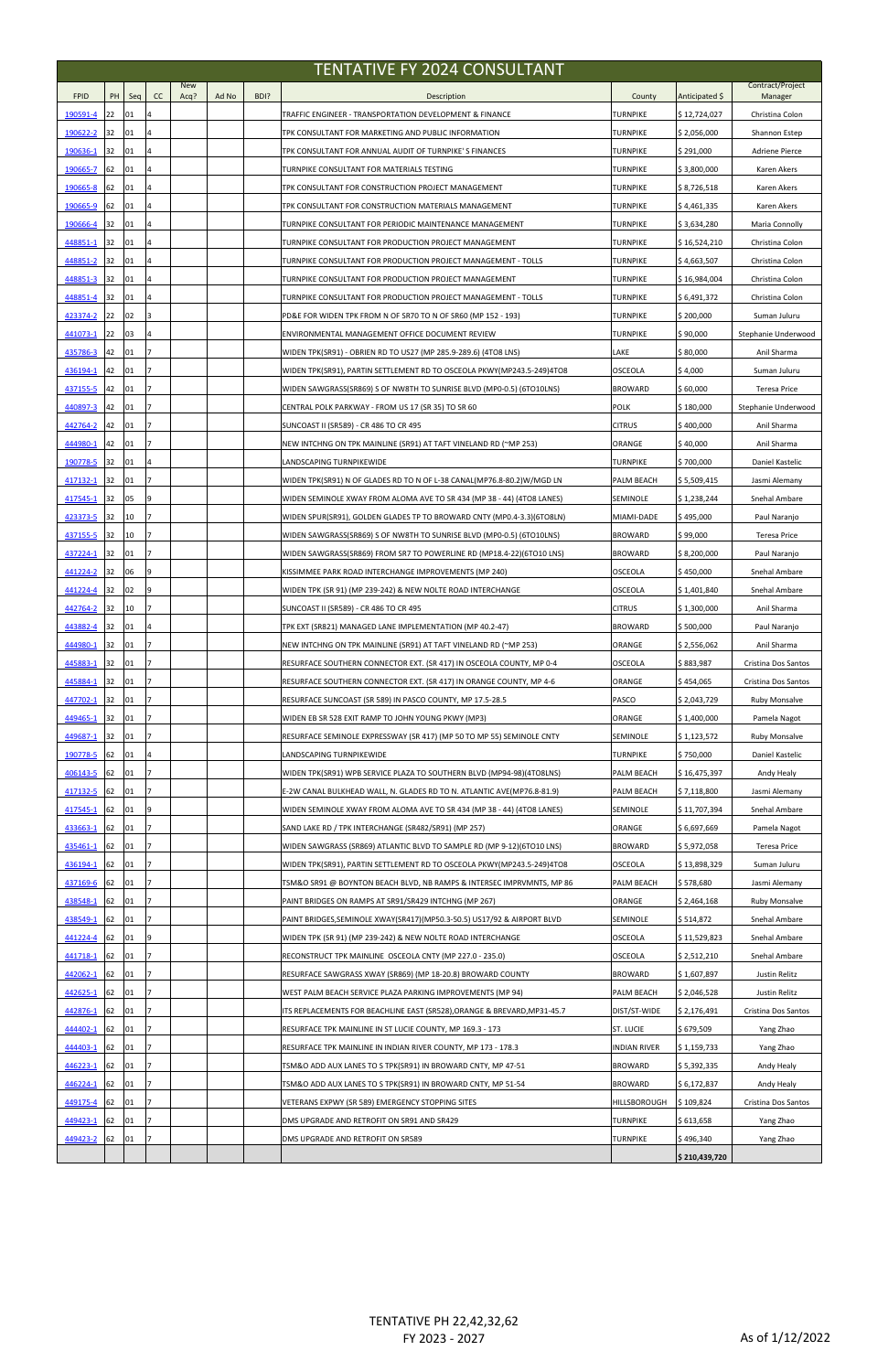|                 | <b>TENTATIVE FY 2025 CONSULTANT</b> |     |    |                    |       |      |                                                                        |                 |                |                             |  |
|-----------------|-------------------------------------|-----|----|--------------------|-------|------|------------------------------------------------------------------------|-----------------|----------------|-----------------------------|--|
| <b>FPID</b>     | PH                                  | Seq | cc | <b>New</b><br>Acq? | Ad No | BDI? | Description                                                            | County          | Anticipated \$ | Contract/Project<br>Manager |  |
| 190591-4        | 22                                  | 01  |    |                    |       |      | TRAFFIC ENGINEER - TRANSPORTATION DEVELOPMENT & FINANCE                | TURNPIKE        | \$12,724,027   | Christina Colon             |  |
| 190622-2        | 32                                  | 01  |    |                    |       |      | TPK CONSULTANT FOR MARKETING AND PUBLIC INFORMATION                    | TURNPIKE        | \$2,056,000    | Shannon Estep               |  |
| 190636-1        | 32                                  | 01  |    |                    |       |      | TPK CONSULTANT FOR ANNUAL AUDIT OF TURNPIKE'S FINANCES                 | TURNPIKE        | \$475,000      | Adriene Pierce              |  |
| 190665-7        | 62                                  | 01  |    |                    |       |      | TURNPIKE CONSULTANT FOR MATERIALS TESTING                              | TURNPIKE        | \$3,800,000    | Karen Akers                 |  |
| 190665-8        | 62                                  | 01  |    |                    |       |      | TPK CONSULTANT FOR CONSTRUCTION PROJECT MANAGEMENT                     | <b>TURNPIKE</b> | \$8,726,518    | Karen Akers                 |  |
| 190665-9        | 62                                  | 01  |    |                    |       |      | TPK CONSULTANT FOR CONSTRUCTION MATERIALS MANAGEMENT                   | TURNPIKE        | \$4,461,335    | Karen Akers                 |  |
| 190666-4        | 32                                  | 01  | 4  |                    |       |      | TURNPIKE CONSULTANT FOR PERIODIC MAINTENANCE MANAGEMENT                | TURNPIKE        | \$3,634,280    | Maria Connolly              |  |
| 448851-1        | 32                                  | 01  |    |                    |       |      | TURNPIKE CONSULTANT FOR PRODUCTION PROJECT MANAGEMENT                  | TURNPIKE        | \$16,524,210   | Christina Colon             |  |
| 448851-2        | 32                                  | 01  |    |                    |       |      | TURNPIKE CONSULTANT FOR PRODUCTION PROJECT MANAGEMENT - TOLLS          | TURNPIKE        | \$4,663,507    | Christina Colon             |  |
| <u>448851-3</u> | 32                                  | 01  |    |                    |       |      | TURNPIKE CONSULTANT FOR PRODUCTION PROJECT MANAGEMENT                  | TURNPIKE        | \$16,984,004   | Christina Colon             |  |
| 448851-4        | 32                                  | 01  |    |                    |       |      | TURNPIKE CONSULTANT FOR PRODUCTION PROJECT MANAGEMENT - TOLLS          | TURNPIKE        | \$6,491,372    | Christina Colon             |  |
| 441073-1        | 22                                  | 03  |    |                    |       |      | ENVIRONMENTAL MANAGEMENT OFFICE DOCUMENT REVIEW                        | TURNPIKE        | \$90,000       | Stephanie Underwood         |  |
| 423373-5        | 42                                  | 01  |    |                    |       |      | WIDEN SPUR(SR91), GOLDEN GLADES TP TO BROWARD CNTY (MP0.4-3.3)(6TO8LN) | MIAMI-DADE      | \$ 69,556      | Paul Naranjo                |  |
| 435786-3        | 42                                  | 01  |    |                    |       |      | WIDEN TPK(SR91) - OBRIEN RD TO US27 (MP 285.9-289.6) (4TO8 LNS)        | LAKE            | \$80,000       | Anil Sharma                 |  |
| 438547-2        | 42                                  | 01  |    |                    |       |      | ORLANDO SOUTH ULTIMATE INTERCHANGE - PHASE I                           | ORANGE          | \$65,000       | Pamela Nagot                |  |
| 442764-2        | 42                                  | 01  |    |                    |       |      | SUNCOAST II (SR589) - CR 486 TO CR 495                                 | <b>CITRUS</b>   | \$400,000      | Anil Sharma                 |  |
| 442764-3        | 42                                  | 01  |    |                    |       |      | SUNCOAST II (SR589) - CR 495 TO US 19                                  | <b>CITRUS</b>   | \$400,000      | Anil Sharma                 |  |
| 190778-5        | 32                                  | 01  |    |                    |       |      | LANDSCAPING TURNPIKEWIDE                                               | TURNPIKE        | \$700,000      | Daniel Kastelic             |  |
| 406143-6        | 32                                  | 10  |    |                    |       |      | WIDEN TPK(SR91) OKEECHOBEE BLVD TO SR 710 (4TO8 LNS)                   | PALM BEACH      | \$600,000      | Andy Healy                  |  |
| 436194-3        | 32                                  | 10  |    |                    |       |      | WIDEN TPK (SR91) FROM US 192 TO PARTIN SETTLEMENT RD (MP242-243.5)4TO8 | <b>OSCEOLA</b>  | \$150,000      | Suman Juluru                |  |
| 437224-1        | 32                                  | 01  |    |                    |       |      | WIDEN SAWGRASS(SR869) FROM SR7 TO POWERLINE RD (MP18.4-22)(6TO10 LNS)  | <b>BROWARD</b>  | \$12,000,000   | Paul Naranjo                |  |
| 437952-1        | 32                                  | 01  |    |                    |       |      | WIDEN SEMINOLE XWAY, SR434 TO N OF CR427 (MP44-49.4) (4TO8 LNS)        | SEMINOLE        | \$12,903,004   | Snehal Ambare               |  |
| 190778-5        | 62                                  | 01  | 4  |                    |       |      | LANDSCAPING TURNPIKEWIDE                                               | <b>TURNPIKE</b> | \$750,000      | Daniel Kastelic             |  |
| 406143-8        | 62                                  | 01  |    |                    |       |      | WIDEN TPK (SR91) SOUTHERN BLVD TO OKEECHOBEE BLVD (MP 98-101)(4TO8LNS) | PALM BEACH      | \$19,371,460   | Andy Healy                  |  |
| 415927-4 62     |                                     | 01  |    |                    |       |      | TPK (SR91) TSM&O ADD LANES N OF SAWGRASS TO PALM BEACH C/L (MP 71-73)  | <b>BROWARD</b>  | \$2,943,181    | Jasmi Alemany               |  |
| 418214-5        | 62                                  | 01  | 7  |                    |       |      | TPK (SR91) TSM&O ADD LANES PALM BEACH C/L TO GLADES RD (MP 73.1-76.4)  | PALM BEACH      | \$5,658,627    | <b>Teresa Price</b>         |  |
| 437155-1        | 62                                  | 01  |    |                    |       |      | WIDEN SAWGRASS(SR869) SUNRISE BLVD TO OAKLAND PARK(MP0.5-4.1)(6TO10LN) | <b>BROWARD</b>  | \$17,936,018   | <b>Teresa Price</b>         |  |
| 437211-1        | 62                                  | 01  |    |                    |       |      | HEFT & SURFACE STREET IMPROVEMENTS FROM HAINLIN MILLS TO US 1(MP11-12) | MIAMI-DADE      | \$4,323,613    | Andy Healy                  |  |
| 437224-3        | 62                                  | 01  |    |                    |       |      | EXTEND AUX LANE ALONG TPK SB ENTRANCE RAMP FROM SAWGRASS(MP 70.7-71.2) | <b>BROWARD</b>  | \$116,122      | <b>Teresa Price</b>         |  |
| 440897-3        | 62                                  | 01  |    |                    |       |      | CENTRAL POLK PARKWAY - FROM US 17 (SR 35) TO SR 60                     | <b>POLK</b>     | \$10,840,250   | Stephanie Underwood         |  |
| 444980-1        | 62                                  | 01  |    |                    |       |      | NEW INTCHNG ON TPK MAINLINE (SR91) AT TAFT VINELAND RD (~MP 253)       | ORANGE          | \$3,021,565    | Anil Sharma                 |  |
| 445883-1        | 62                                  | 01  |    |                    |       |      | RESURFACE SOUTHERN CONNECTOR EXT. (SR 417) IN OSCEOLA COUNTY, MP 0-4   | <b>OSCEOLA</b>  | \$786,394      | Cristina Dos Santos         |  |
| 445884-1        | 62                                  | 01  |    |                    |       |      | RESURFACE SOUTHERN CONNECTOR EXT. (SR 417) IN ORANGE COUNTY, MP 4-6    | ORANGE          | \$351,070      | Cristina Dos Santos         |  |
| 447702-1        | 62                                  | 01  |    |                    |       |      | RESURFACE SUNCOAST (SR 589) IN PASCO COUNTY, MP 17.5-28.5              | PASCO           | \$1,914,946    | Ruby Monsalve               |  |
| 448524-1        | 62                                  | 01  |    |                    |       |      | BRIDGE REPLACEMENT - 890083 (SR 91) (MP 138) MARTIN COUNTY             | <b>MARTIN</b>   | \$1,835,894    | Suman Juluru                |  |
| 449687-1        | 62                                  | 01  |    |                    |       |      | RESURFACE SEMINOLE EXPRESSWAY (SR 417) (MP 50 TO MP 55) SEMINOLE CNTY  | SEMINOLE        | \$1,027,248    | Ruby Monsalve               |  |
| 449688-1        | 62                                  | 01  |    |                    |       |      | RESURFACE POLK PARKWAY (SR 589) (MP 8 TO MP 17) POLK COUNTY            | <b>POLK</b>     | \$1,777,881    | <b>Ruby Monsalve</b>        |  |
|                 |                                     |     |    |                    |       |      |                                                                        |                 | \$180,652,082  |                             |  |

TENTATIVE PH 22,42,32,62 FY 2023 - 2027 As of 1/12/2022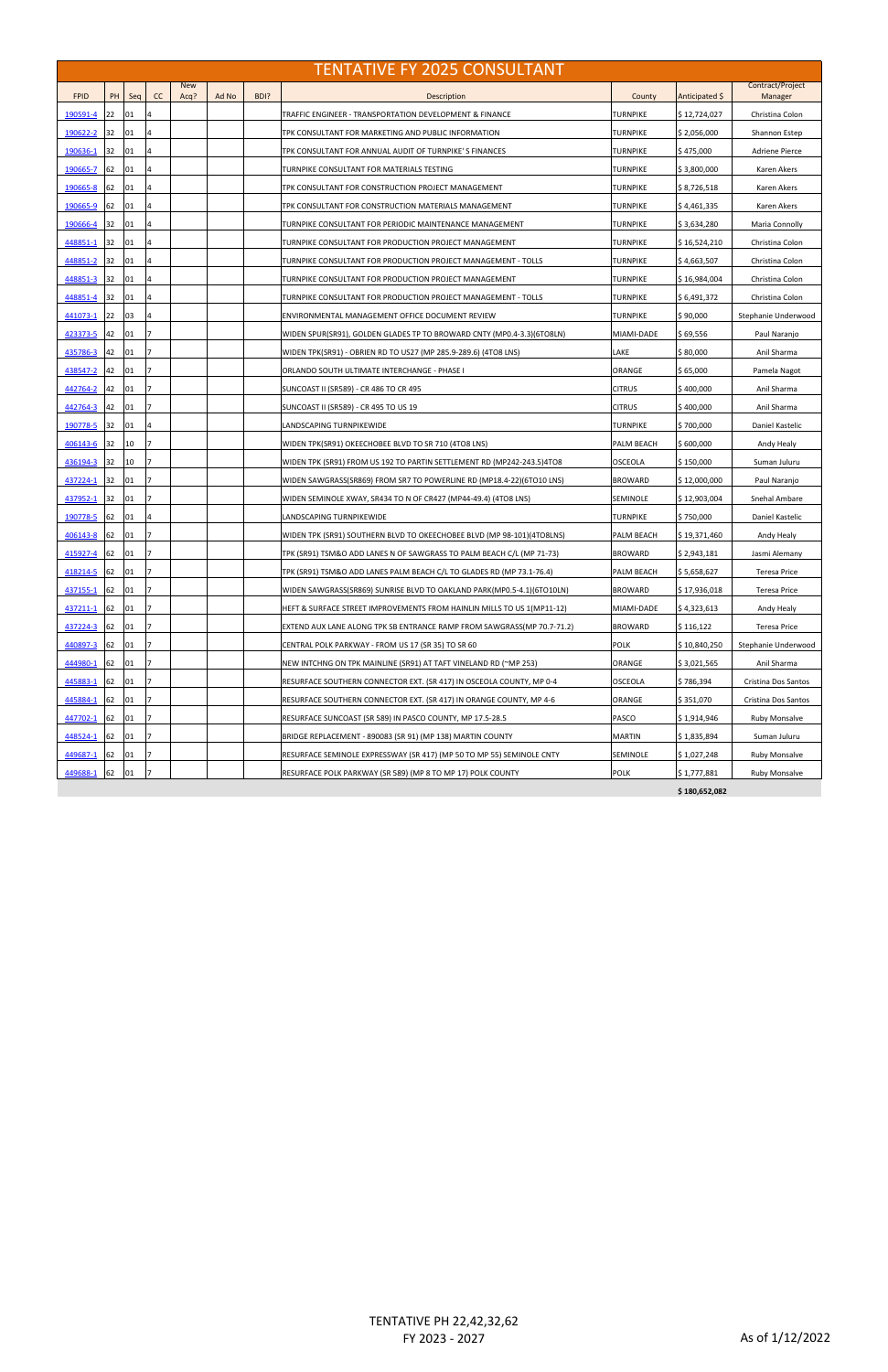|             |    |     |    |                    |       |      | <b>TENTATIVE FY 2026 CONSULTANT</b>                                     |                   |                |                             |
|-------------|----|-----|----|--------------------|-------|------|-------------------------------------------------------------------------|-------------------|----------------|-----------------------------|
| <b>FPID</b> | PH | Seq | cc | <b>New</b><br>Acq? | Ad No | BDI? | Description                                                             | County            | Anticipated \$ | Contract/Project<br>Manager |
| 190591-4    | 22 | 01  |    |                    |       |      | TRAFFIC ENGINEER - TRANSPORTATION DEVELOPMENT & FINANCE                 | <b>TURNPIKE</b>   | \$12,724,027   | Christina Colon             |
| 190622-2    | 32 | 01  | 4  |                    |       |      | TPK CONSULTANT FOR MARKETING AND PUBLIC INFORMATION                     | <b>TURNPIKE</b>   | \$2,056,000    | Shannon Estep               |
| 190636-1    | 32 | 01  |    |                    |       |      | TPK CONSULTANT FOR ANNUAL AUDIT OF TURNPIKE'S FINANCES                  | TURNPIKE          | \$475,000      | Adriene Pierce              |
| 190665-7    | 62 | 01  | 4  |                    |       |      | TURNPIKE CONSULTANT FOR MATERIALS TESTING                               | TURNPIKE          | \$3,800,000    | Karen Akers                 |
| 190665-8    | 62 | 01  |    |                    |       |      | TPK CONSULTANT FOR CONSTRUCTION PROJECT MANAGEMENT                      | TURNPIKE          | \$8,726,518    | Karen Akers                 |
| 190665-9    | 62 | 01  |    |                    |       |      | TPK CONSULTANT FOR CONSTRUCTION MATERIALS MANAGEMENT                    | TURNPIKE          | \$4,461,335    | Karen Akers                 |
| 190666-4    | 32 | 01  |    |                    |       |      | TURNPIKE CONSULTANT FOR PERIODIC MAINTENANCE MANAGEMENT                 | TURNPIKE          | \$3,634,280    | Maria Connolly              |
| 448851-1    | 32 | 01  |    |                    |       |      | TURNPIKE CONSULTANT FOR PRODUCTION PROJECT MANAGEMENT                   | TURNPIKE          | \$16,524,210   | Christina Colon             |
| 448851-2    | 32 | 01  |    |                    |       |      | TURNPIKE CONSULTANT FOR PRODUCTION PROJECT MANAGEMENT - TOLLS           | TURNPIKE          | \$4,663,507    | Christina Colon             |
| 448851-3    | 32 | 01  |    |                    |       |      | TURNPIKE CONSULTANT FOR PRODUCTION PROJECT MANAGEMENT                   | TURNPIKE          | \$16,984,004   | Christina Colon             |
| 448851-4    | 32 | 01  |    |                    |       |      | TURNPIKE CONSULTANT FOR PRODUCTION PROJECT MANAGEMENT - TOLLS           | TURNPIKE          | \$6,491,372    | Christina Colon             |
| 423374-3    | 22 | 01  | 3  |                    |       |      | PD&E FOR WIDEN TPK FROM N OF SR60 TO KISSIMMEE PARK RD (MP 193-238.5)   | TURNPIKE          | \$4,000,000    | <b>Brian Ribaric</b>        |
| 441073-1    | 22 | 03  |    |                    |       |      | ENVIRONMENTAL MANAGEMENT OFFICE DOCUMENT REVIEW                         | TURNPIKE          | \$90,000       | Stephanie Underwood         |
| 444006-1    | 22 | 01  | R  |                    |       |      | PD&E WIDEN TPK(SR91) FROM S OF SAND LAKE RD TO S OF SR 408 (MP257-263)  | ORANGE            | \$4,000,000    | Suman Juluru                |
| 437155-6    | 42 | 01  |    |                    |       |      | WIDEN SAWGRASS (SR869) OAKLAND PARK BLVD TO ATLANTIC BLVD (MP 4.1-7.5)  | <b>BROWARD</b>    | \$45,000       | <b>Teresa Price</b>         |
| 437169-1    | 42 | 01  |    |                    |       |      | WIDEN TPK(SR91) N OF ATLANTIC AVE TO N OF L-30 CANAL (MP82.6-85.3)W/ML  | <b>PALM BEACH</b> | \$139,112      | Jasmi Alemany               |
| 438547-2    | 42 | 01  |    |                    |       |      | ORLANDO SOUTH ULTIMATE INTERCHANGE - PHASE I                            | ORANGE            | \$52,060       | Pamela Nagot                |
| 442764-2    | 42 | 01  |    |                    |       |      | SUNCOAST II (SR589) - CR 486 TO CR 495                                  | <b>CITRUS</b>     | \$200,000      | Anil Sharma                 |
| 442764-3    | 42 | 01  |    |                    |       |      | SUNCOAST II (SR589) - CR 495 TO US 19                                   | <b>CITRUS</b>     | \$400,000      | Anil Sharma                 |
| 190778-5    | 32 | 01  | 4  |                    |       |      | LANDSCAPING TURNPIKEWIDE                                                | TURNPIKE          | \$400,000      | Daniel Kastelic             |
| 190778-5    | 62 | 01  |    |                    |       |      | LANDSCAPING TURNPIKEWIDE                                                | TURNPIKE          | \$750,000      | Daniel Kastelic             |
| 406143-6    | 62 | 01  |    |                    |       |      | WIDEN TPK(SR91) OKEECHOBEE BLVD TO SR 710 (4TO8 LNS)                    | <b>PALM BEACH</b> | \$10,928,350   | Andy Healy                  |
| 435461-4    | 62 | 01  |    |                    |       |      | WIDEN SAWGRASS (SR869) SAMPLE TO UNIVERSITY DR (MP 12-14.8) (6TO10 LNS) | <b>BROWARD</b>    | \$7,533,795    | <b>Teresa Price</b>         |
| 435461-5    | 62 | 01  |    |                    |       |      | WIDEN SAWGRASS (SR 869) UNIVERSITY DR TO SR7 (MP 14.8-18.4)(6TO10 LNS)  | <b>BROWARD</b>    | \$8,475,900    | Paul Naranjo                |
| 435786-3 62 |    | 01  |    |                    |       |      | WIDEN TPK(SR91) - OBRIEN RD TO US27 (MP 285.9-289.6) (4TO8 LNS)         | LAKE              | \$9,150,490    | Anil Sharma                 |
| 436194-3    | 62 | 01  | 17 |                    |       |      | WIDEN TPK (SR91) FROM US 192 TO PARTIN SETTLEMENT RD (MP242-243.5)4TO8  | <b>OSCEOLA</b>    | \$5,508,392    | Suman Juluru                |
| 437155-5    | 62 | 01  |    |                    |       |      | WIDEN SAWGRASS(SR869) S OF NW8TH TO SUNRISE BLVD (MP0-0.5) (6TO10LNS)   | <b>BROWARD</b>    | \$8,413,994    | <b>Teresa Price</b>         |
| 437155-6    | 62 | 01  |    |                    |       |      | WIDEN SAWGRASS (SR869) OAKLAND PARK BLVD TO ATLANTIC BLVD (MP 4.1-7.5)  | <b>BROWARD</b>    | \$9,696,839    | <b>Teresa Price</b>         |
| 442620-1    | 62 | 01  |    |                    |       |      | SNAPPER CREEK SERVICE PLAZA GENERAL IMPROVEMENTS (MP 19)                | MIAMI-DADE        | \$805,843      | Justin Relitz               |
| 442764-2    | 62 | 01  |    |                    |       |      | SUNCOAST II (SR589) - CR 486 TO CR 495                                  | <b>CITRUS</b>     | \$19,678,938   | Anil Sharma                 |
| 443879-1    | 62 | 01  |    |                    |       |      | TRUCK PARKING AT CANOE CREEK SERVICE PLAZA (MP 229)                     | <b>OSCEOLA</b>    | \$1,174,950    | Justin Relitz               |
| 446224-2    | 62 | 01  |    |                    |       |      | TPK (SR91) GRIFFIN ROAD INTERCHANGE IMPROVEMENTS (MP 54)                | <b>BROWARD</b>    | \$1,244,672    | Andy Healy                  |
|             |    |     |    |                    |       |      |                                                                         |                   | \$173,228,589  |                             |

TENTATIVE PH 22,42,32,62 FY 2023 - 2027 As of 1/12/2022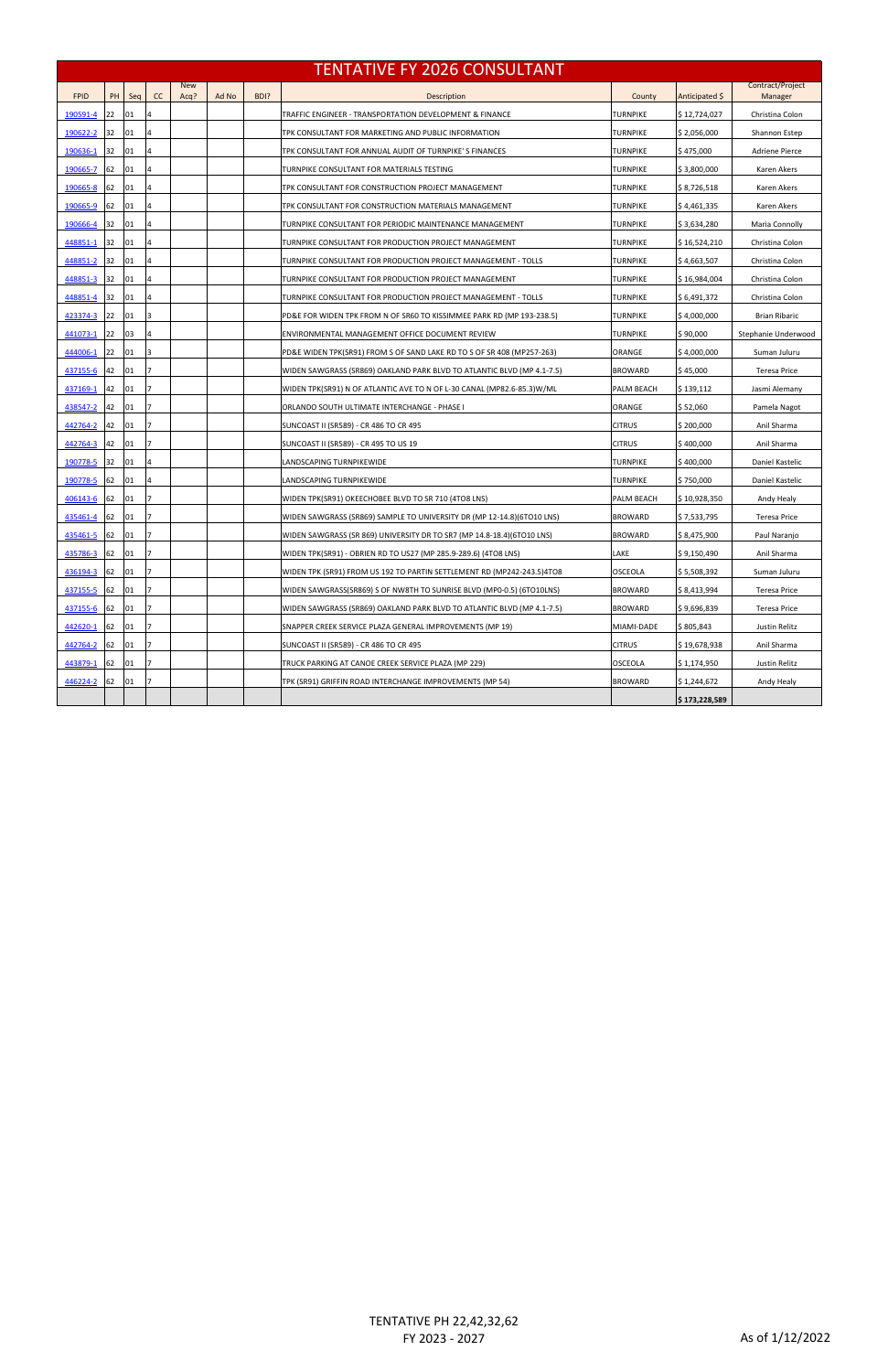|             |    |     |    |                    |       |      | <b>TENTATIVE FY 2027 CONSULTANT</b>                                     |                   |                |                             |
|-------------|----|-----|----|--------------------|-------|------|-------------------------------------------------------------------------|-------------------|----------------|-----------------------------|
| <b>FPID</b> | PH | Seq | cc | <b>New</b><br>Acq? | Ad No | BDI? | <b>Description</b>                                                      | County            | Anticipated \$ | Contract/Project<br>Manager |
| 190591-4    | 22 | 01  |    | <b>No</b>          |       | No   | TRAFFIC ENGINEER - TRANSPORTATION DEVELOPMENT & FINANCE                 | <b>TURNPIKE</b>   | \$12,724,027   | Christina Colon             |
| 190622-2    | 32 | 01  |    | No                 |       | No   | TPK CONSULTANT FOR MARKETING AND PUBLIC INFORMATION                     | TURNPIKE          | \$2,056,000    | Shannon Estep               |
| 190636-1    | 32 | 01  |    | <b>No</b>          |       | No   | TPK CONSULTANT FOR ANNUAL AUDIT OF TURNPIKE'S FINANCES                  | TURNPIKE          | \$475,000      | <b>Adriene Pierce</b>       |
| 190665-7    | 62 | 01  |    | No                 |       | No   | TURNPIKE CONSULTANT FOR MATERIALS TESTING                               | TURNPIKE          | \$3,800,000    | Karen Akers                 |
| 190665-8    | 62 | 01  |    | No                 |       | No   | TPK CONSULTANT FOR CONSTRUCTION PROJECT MANAGEMENT                      | TURNPIKE          | \$8,726,518    | Karen Akers                 |
| 190665-9    | 62 | 01  | 4  | No                 |       | No   | TPK CONSULTANT FOR CONSTRUCTION MATERIALS MANAGEMENT                    | TURNPIKE          | \$4,461,335    | Karen Akers                 |
| 190666-4    | 32 | 01  |    | No                 |       | No   | TURNPIKE CONSULTANT FOR PERIODIC MAINTENANCE MANAGEMENT                 | TURNPIKE          | \$3,634,280    | Maria Connolly              |
| 448851-1    | 32 | 01  | 4  | No                 |       | No   | TURNPIKE CONSULTANT FOR PRODUCTION PROJECT MANAGEMENT                   | TURNPIKE          | \$16,524,210   | Christina Colon             |
| 448851-2    | 32 | 01  |    | No                 |       | No   | TURNPIKE CONSULTANT FOR PRODUCTION PROJECT MANAGEMENT - TOLLS           | <b>TURNPIKE</b>   | \$4,663,507    | Christina Colon             |
| 448851-3    | 32 | 01  |    | No                 |       | No   | TURNPIKE CONSULTANT FOR PRODUCTION PROJECT MANAGEMENT                   | TURNPIKE          | \$16,984,004   | Christina Colon             |
| 448851-4    | 32 | 01  |    | No                 |       | No   | TURNPIKE CONSULTANT FOR PRODUCTION PROJECT MANAGEMENT - TOLLS           | <b>TURNPIKE</b>   | \$ 6,491,372   | Christina Colon             |
| 423374-3    | 22 | 02  | 3  | No                 |       | No   | PD&E FOR WIDEN TPK FROM N OF SR60 TO KISSIMMEE PARK RD (MP 193-238.5)   | TURNPIKE          | \$150,000      | Brian Ribaric               |
| 441073-1    | 22 | 03  |    | No                 |       | No   | ENVIRONMENTAL MANAGEMENT OFFICE DOCUMENT REVIEW                         | <b>TURNPIKE</b>   | \$90,000       | Stephanie Underwood         |
| 444006-1    | 22 | 01  | 3  | No                 |       | No   | PD&E WIDEN TPK(SR91) FROM S OF SAND LAKE RD TO S OF SR 408 (MP257-263)  | ORANGE            | \$200,000      | Suman Juluru                |
| 442764-3    | 42 | 01  |    | Yes                |       | No   | SUNCOAST II (SR589) - CR 495 TO US 19                                   | <b>CITRUS</b>     | \$200,000      | Anil Sharma                 |
| 190778-5    | 32 | 01  |    | No                 |       | No   | LANDSCAPING TURNPIKEWIDE                                                | TURNPIKE          | \$300,000      | Daniel Kastelic             |
| 415748-1    | 32 | 10  |    | <b>No</b>          |       | No   | WIDEN TPK (SR91) SR710 TO PGA BLVD (MP 106-110) (4 TO 8 LNS)            | <b>PALM BEACH</b> | \$600,000      | Suman Juluru                |
| 417132-4    | 32 | 01  |    | No                 |       | No   | WIDEN TPK(SR91) N OF L-38 CANAL TO N OF ATLANTIC AVE(MP80.2-82.6) W/ML  | PALM BEACH        | \$3,882,790    | Jasmi Alemany               |
| 437169-1    | 32 | 01  |    | No                 |       | No   | WIDEN TPK(SR91) N OF ATLANTIC AVE TO N OF L-30 CANAL (MP82.6-85.3) W/ML | PALM BEACH        | \$2,746,838    | Jasmi Alemany               |
| 442665-1    | 32 | 01  |    | <b>No</b>          |       | No   | WIDEN SUNCOAST PKWY(SR589), VAN DYKE RD TO SR 54 (MP13.5-19.75) (4TO6)  | TURNPIKE          | \$4,560,000    | Anil Sharma                 |
| 444111-1    | 32 | 10  |    | No                 |       | No   | WIDEN TPK EXT - CAMPBELL DR TO TALLAHASSEE RD (MP4-6)(MANAGED LANES)    | MIAMI-DADE        | \$450,000      | Paul Naranjo                |
| 446582-1    | 32 | 01  |    | <b>No</b>          |       | No   | SR50 / TPK(SR91) INTCHG IMPROVEMENTS (MP 272)                           | ORANGE            | \$3,414,052    | Josh Pedersen               |
| 190778-5    | 62 | 01  |    | <b>No</b>          |       | No   | LANDSCAPING TURNPIKEWIDE                                                | <b>TURNPIKE</b>   | \$750,000      | Daniel Kastelic             |
| 417132-1    | 62 | 01  |    | No                 |       | No   | WIDEN TPK(SR91) N OF GLADES RD TO N OF L-38 CANAL(MP76.8-80.2)W/MGD LN  | <b>PALM BEACH</b> | \$13,929,976   | Jasmi Alemany               |
| 423373-5    | 62 | 01  |    | <b>No</b>          |       | No   | WIDEN SPUR(SR91), GOLDEN GLADES TP TO BROWARD CNTY (MP0.4-3.3) (6TO8LN) | MIAMI-DADE        | \$8,020,138    | Paul Naranjo                |
| 438547-2    | 62 | 01  |    | No                 |       | No   | ORLANDO SOUTH ULTIMATE INTERCHANGE - PHASE I                            | ORANGE            | \$15,980,592   | Pamela Nagot                |
|             |    |     |    |                    |       |      |                                                                         |                   | \$135,814,639  |                             |

TENTATIVE PH 22,42,32,62 FY 2023 - 2027 As of 1/12/2022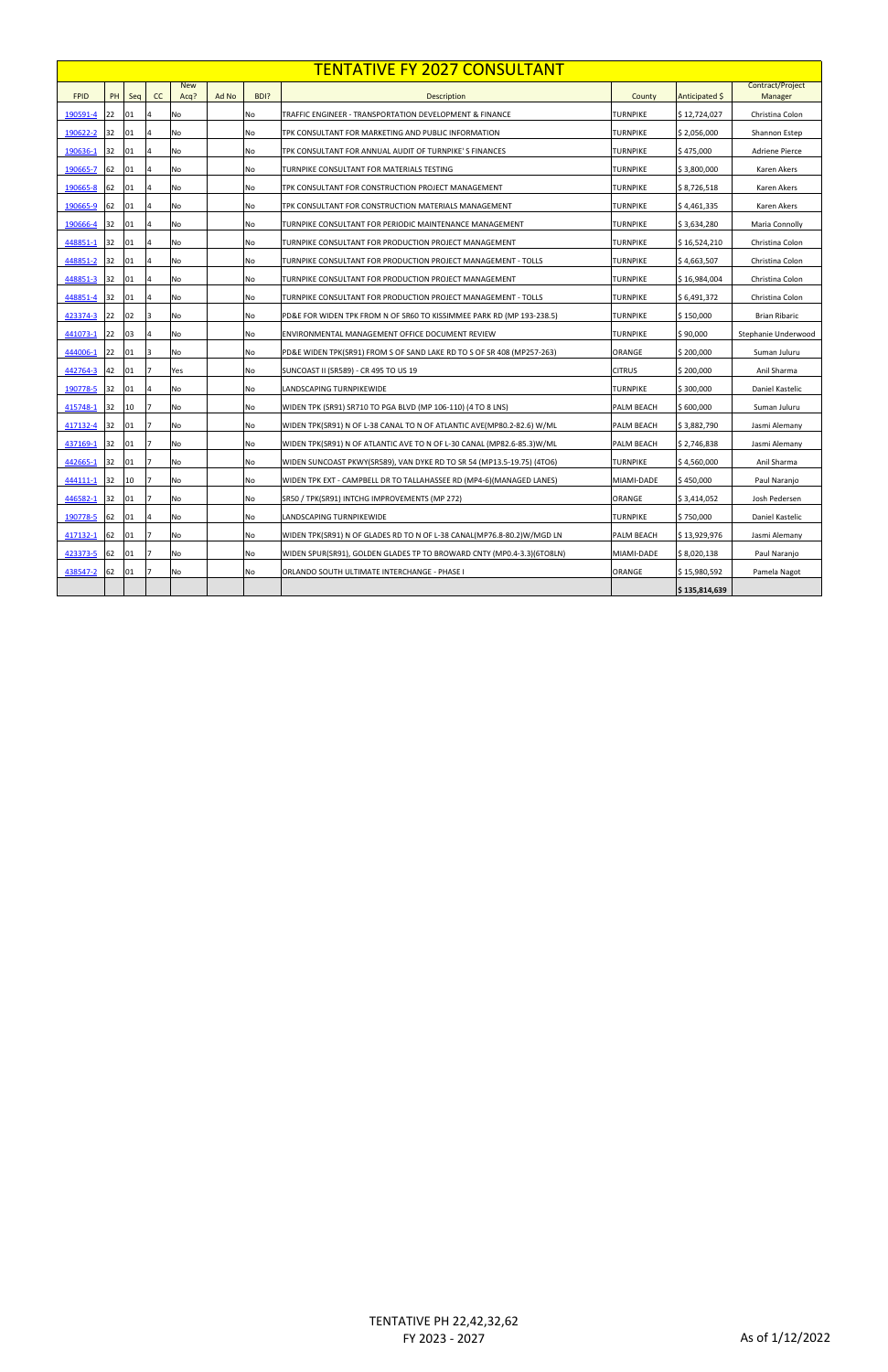|      | <b>TENTATIVE FY 2023 LETTING</b> |    |    |                                                                        |                     |                |                |                       |                      |  |  |  |  |
|------|----------------------------------|----|----|------------------------------------------------------------------------|---------------------|----------------|----------------|-----------------------|----------------------|--|--|--|--|
| Year | <b>ItemSeg</b>                   | Ph | Sq | <b>Description</b>                                                     | <b>Co Name</b>      | cc             | Vr             | <b>Anticipated \$</b> | <b>PM</b>            |  |  |  |  |
| 2023 | 428972-1                         | 52 | 01 | PAINT BRIDGES - POLK PKWY(160249,160250,160251,160252,160253,160254)   | <b>POLK</b>         | $\overline{7}$ | <b>AD</b>      | \$3,208,274           | Pam Nagot            |  |  |  |  |
| 2023 | 431123-2                         | 52 | 01 | PAINT BRIDGE - POLK PARKWAY (160268) (MP 13.5)                         | <b>POLK</b>         | $\overline{7}$ | AD             | \$656,639             | Pam Nagot            |  |  |  |  |
| 2023 | 435410-1                         | 52 | 01 | PAINT BRIDGES IN ST. LUCIE COUNTY (940050 @ MP 150.5)(940072 @ MP 152. | ST. LUCIE           | $\overline{7}$ | <b>AD</b>      | \$758,189             | <b>Ruby Monsalve</b> |  |  |  |  |
| 2023 | 435786-2                         | 52 | 01 | US27 NORTH INTCHG (MP 289)- RAMP & SIGNAL IMROVEMENTS                  | LAKE                | $\overline{7}$ | G <sub>1</sub> | \$1,268,016           | Anil Sharma          |  |  |  |  |
| 2023 | 438550-1                         | 52 | 01 | PAINT BRIDGES - TPK MAINLINE OVER CR 709 (MP 150.7) (940076, 940951)   | ST. LUCIE           | $\overline{7}$ | <b>AD</b>      | \$854,268             | Ruby Monsalve        |  |  |  |  |
| 2023 | 438551-1                         | 52 | 01 | PAINT BRIDGES - TPK MAINLINE OVER RIM DITCH (MP142.2) (940049,940082)  | ST. LUCIE           | $\overline{7}$ | <b>AD</b>      | \$667,053             | Ruby Monsalve        |  |  |  |  |
| 2023 | 440897-2                         | 52 | 01 | CENTRAL POLK PARKWAY - FROM POLK PKWY (SR 570) TO US 17 (SR 35)        | <b>POLK</b>         | $\overline{7}$ | G <sub>1</sub> | \$198,572,747         | Pam Nagot            |  |  |  |  |
| 2023 | 441224-6                         | 52 | 01 | KISSIMMEE PARK RD TSM&O                                                | <b>OSCEOLA</b>      | $\overline{7}$ | G <sub>1</sub> | \$663,702             | Snehal Ambare        |  |  |  |  |
| 2023 | 441719-1                         | 52 | 01 | RESURFACE TPK MAINLINE IN OSCEOLA CNTY (MP 198.5 - 207.0)              | <b>OSCEOLA</b>      | $\overline{7}$ | AD             | \$14,863,487          | Snehal Ambare        |  |  |  |  |
| 2023 | 441719-2                         | 52 | 01 | SAFETY IMPROVEMENTS FOR TPK MAINLINE IN OSCEOLA CNTY (MP 198.5-207.0)  | OSCEOLA             | $\overline{7}$ | <b>AD</b>      | \$5,572,987           | Snehal Ambare        |  |  |  |  |
| 2023 | 442061-1                         | 52 | 01 | RESURFACE TPK MAINLINE IN BROWARD CNTY (MP 57.3 - 65.2)                | <b>BROWARD</b>      | $\overline{7}$ | <b>AD</b>      | \$17,137,478          | <b>Justin Relitz</b> |  |  |  |  |
| 2023 | 442061-2                         | 52 | 01 | SAFETY IMPROVEMENTS FOR TPK MAINLINE IN BROWARD CNTY (MP 57.3 - 65.2)  | <b>BROWARD</b>      | $\overline{7}$ | AD             | \$1,555,124           | <b>Justin Relitz</b> |  |  |  |  |
| 2023 | 442618-2                         | 52 | 01 | REPLACE GREAT SYSTEM & HEXFOAM CRASH CUSHIONS (SR417) IN OSCEOLA CNTY  | <b>TURNPIKE</b>     | $\overline{7}$ | AD             | \$1,022,706           | <b>Justin Relitz</b> |  |  |  |  |
| 2023 | 442622-9                         | 52 | 01 | REHAB OF AGING CONCRETE PILES (SR 91) AT MP 142, 184, AND 192          | TURNPIKE            | $\overline{7}$ | G1             | \$2,512,956           | Justin Relitz        |  |  |  |  |
| 2023 | 442764-1                         | 52 | 01 | SUNCOAST II (SR589) - SR 44 TO CR 486                                  | <b>CITRUS</b>       | $\overline{7}$ | G <sub>1</sub> | \$77,547,319          | Anil Sharma          |  |  |  |  |
| 2023 | 445885-1                         | 52 | 01 | <b>RESURFACE VETERANS SPUR (SR 568) IN HILLSBOROUGH COUNTY, MP 0-3</b> | HILLSBOROUGH        | $\overline{7}$ | AD             | \$4,775,894           | Ruby Monsalve        |  |  |  |  |
| 2023 | 445885-2                         | 52 | 01 | SAFETY IMPROVEMENTS TO VETS SPUR (SR 568) IN HILLSBOROUGH CNTY, MP 0-3 | HILLSBOROUGH        | $\overline{7}$ | AD             | \$1,445,508           | Ruby Monsalve        |  |  |  |  |
| 2023 | 446024-1                         | 52 | 01 | RESURFACE TPK(SR91) IN BROWARD COUNTY, MP 65.2-71.0                    | <b>BROWARD</b>      | $\overline{7}$ | <b>AD</b>      | \$12,767,515          | Jazlyn Heywood       |  |  |  |  |
| 2023 | 446024-2                         | 52 | 01 | SAFETY IMPROVEMENTS TO TPK(SR91) IN BROWARD COUNTY, MP 65.2-71.0       | <b>BROWARD</b>      | $\overline{7}$ | AD             | \$1,048,896           | Jazlyn Heywood       |  |  |  |  |
| 2023 | 449253-3                         | 52 | 01 | SYSTEM WIDE QUEUE WARNING (SR 91, SR 589, SR 528, SR 417, AND SR 821)  | <b>TURNPIKE</b>     | $\overline{7}$ | G <sub>1</sub> | \$11,471,856          | Yang Zhao            |  |  |  |  |
| 2023 | 449334-1                         | 52 | 01 | EISENHOWER BLVD AND MEMORIAL HWY SIGNAL REPLACEMENT                    | <b>HILLSBOROUGH</b> | $\overline{7}$ | G <sub>1</sub> | \$835,913             | <b>Ruby Monsalve</b> |  |  |  |  |
| 2023 | 449334-2                         | 52 | 01 | TRAFFIC SIGNAL INFRASTRUCTURE INSTALLATION AT SR 91 EXIT 304 AT US 301 | <b>SUMTER</b>       | $\overline{7}$ | G <sub>1</sub> | \$1,368,700           | <b>Ruby Monsalve</b> |  |  |  |  |
| 2023 | 449340-1                         | 52 | 01 | VETERANS XWAY (SR589) IMPROVEMENTS FOR BRIDGE APPROACHES & DEPARTURES  | HILLSBOROUGH        | $\overline{7}$ | G <sub>1</sub> | \$5,160,736           | <b>Ruby Monsalve</b> |  |  |  |  |
| 2023 | 449692-1                         | 52 | 01 | TPK (SR 91) COCONUT CREEK INTERCHANGE IMPROVEMENTS (MP67) BROWARD CNTY | <b>BROWARD</b>      | $\overline{7}$ | G <sub>1</sub> | \$1,549,250           | <b>Justin Relitz</b> |  |  |  |  |
|      |                                  |    |    |                                                                        |                     |                |                | \$367,285,213         |                      |  |  |  |  |

| Year | <b>ItemSeg</b> | Ph |           | Sq Description                                                           | <b>Co Name</b>  | cc             | Vr             | <b>Anticipated \$</b> | <b>PM</b>            |
|------|----------------|----|-----------|--------------------------------------------------------------------------|-----------------|----------------|----------------|-----------------------|----------------------|
| 2024 | 406143-5       | 52 | 01        | WIDEN TPK(SR91) WPB SERVICE PLAZA TO SOUTHERN BLVD (MP94-98)(4TO8LNS)    | PALM BEACH      | $\overline{7}$ | AD             | \$185,194,115         | Andy Healy           |
| 2024 | 417132-5       | 52 | 01        | E-2W CANAL BULKHEAD WALL, N. GLADES RD TO N. ATLANTIC AVE(MP76.8-81.9)   | PALM BEACH      | $\overline{7}$ | G <sub>1</sub> | \$71,188,004          | Jasmi Alemany        |
| 2024 | 417545-1       | 52 | 01        | WIDEN SEMINOLE XWAY FROM ALOMA AVE TO SR 434 (MP 38 - 44) (4TO8 LANES)   | <b>SEMINOLE</b> | 9              | <b>AD</b>      | \$146,852,515         | Snehal Ambare        |
| 2024 | 433663-1       | 52 | 01        | SAND LAKE RD / TPK INTERCHANGE (SR482/SR91) (MP 257)                     | ORANGE          | $\overline{7}$ | G <sub>1</sub> | \$68,635,365          | Pam Nagot            |
| 2024 | 435461-1       | 52 | 01        | WIDEN SAWGRASS (SR869) ATLANTIC BLVD TO SAMPLE RD (MP 9-12) (6TO10 LNS)  | <b>BROWARD</b>  | $\overline{7}$ | <b>AD</b>      | \$61,850,527          | <b>Teresa Price</b>  |
| 2024 | 436194-1       | 52 | 01        | WIDEN TPK(SR91), PARTIN SETTLEMENT RD TO OSCEOLA PKWY(MP243.5-249)4TO8   | <b>OSCEOLA</b>  | $\overline{7}$ | <b>AD</b>      | \$171,617,101         | Suman Juluru         |
| 2024 | 437169-6       | 52 | 01        | TSM&O SR91 @ BOYNTON BEACH BLVD, NB RAMPS & INTERSEC IMPRVMNTS, MP 86    | PALM BEACH      | $\overline{7}$ | G <sub>1</sub> | \$5,786,799           | Jasmi Alemany        |
| 2024 | 438548-1       | 52 | 01        | PAINT BRIDGES ON RAMPS AT SR91/SR429 INTCHNG (MP 267)                    | ORANGE          | $\overline{7}$ | <b>AD</b>      | \$8,226,987           | Ruby Monsalve        |
| 2024 | 438549-1       | 52 | 01        | PAINT BRIDGES, SEMINOLE XWAY(SR417)(MP50.3-50.5) US17/92 & AIRPORT BLVD  | <b>SEMINOLE</b> | $\overline{7}$ | <b>AD</b>      | \$1,899,418           | Snehal Ambare        |
| 2024 | 441224-2       | 52 | 01        | KISSIMMEE PARK ROAD INTERCHANGE IMPROVEMENTS (MP 240)                    | <b>OSCEOLA</b>  | 9              | AD             | \$3,069,201           | Snehal Ambare        |
| 2024 | 441224-4       | 52 | 01        | WIDEN TPK (SR 91) (MP 239-242) & NEW NOLTE ROAD INTERCHANGE              | <b>OSCEOLA</b>  | 9              | <b>AD</b>      | \$141,053,581         | Snehal Ambare        |
| 2024 | 441718-1       | 52 | 01        | RECONSTRUCT TPK MAINLINE OSCEOLA CNTY (MP 227.0 - 235.0)                 | <b>OSCEOLA</b>  | $\overline{7}$ | AD             | \$12,575,542          | Snehal Ambare        |
| 2024 | 441718-2       | 52 | 01        | SAFETY IMPROVEMENTS FOR TPK MAINLINE IN OSCEOLA CNTY (MP 227.0-235.0)    | <b>OSCEOLA</b>  | $\overline{7}$ | AD             | \$3,796,455           | Snehal Ambare        |
| 2024 | 442062-1       | 52 | 01        | RESURFACE SAWGRASS XWAY (SR869) (MP 18-20.8) BROWARD COUNTY              | <b>BROWARD</b>  | $\overline{7}$ | AD             | \$13,105,905          | <b>Justin Relitz</b> |
| 2024 | 442062-2       | 52 | 01        | SAFETY IMPROVEMENTS FOR SAWGRASS XWAY IN BROWARD CNTY (MP 19.7 - 21.8)   | <b>BROWARD</b>  | $\overline{7}$ | AD             | \$2,762,303           |                      |
| 2024 | 442625-1       | 52 | 01        | WEST PALM BEACH SERVICE PLAZA PARKING IMPROVEMENTS (MP 94)               | PALM BEACH      | $\overline{7}$ | <b>AD</b>      | \$14,863,929          | <b>Justin Relitz</b> |
| 2024 | 442876-1       | 52 | <u>01</u> | ITS REPLACEMENTS FOR BEACHLINE EAST (SR528), ORANGE & BREVARD, MP31-45.7 | DIST/ST-WIDE    | $\overline{7}$ | G <sub>1</sub> | \$21,764,908          | Jasmi Alemany        |
|      |                |    |           |                                                                          |                 |                |                |                       |                      |

| 2024 | 444402-1        | 52 | 01 | RESURFACE TPK MAINLINE IN ST LUCIE COUNTY, MP 169.3 - 173               | <b>ST. LUCIE</b>    | AD             | \$6,177,353     | Yang Zhao      |
|------|-----------------|----|----|-------------------------------------------------------------------------|---------------------|----------------|-----------------|----------------|
| 2024 | 444402-2        | 52 | 01 | ROADSIDE IMPROVEMENT FOR TPK MAINLINE FROM MP 169.3 - 173               | ST. LUCIE           | AD             | \$975,162       | Yang Zhao      |
| 2024 | 444403-1        | 52 | 01 | RESURFACE TPK MAINLINE IN INDIAN RIVER COUNTY, MP 173 - 178.3           | <b>INDIAN RIVER</b> | AD             | \$10,543,031    | Yang Zhao      |
| 2024 | 444403-2        | 52 | 01 | ROADSIDE IMPROVEMENTS FOR TPK MAINLINE FROM MP 173 - 178.3              | <b>INDIAN RIVER</b> | AD             | \$1,418,579     | Yang Zhao      |
| 2024 | 446223-1        | 52 | 01 | <b>TSM&amp;O ADD AUX LANES TO S TPK(SR91) IN BROWARD CNTY, MP 47-51</b> | <b>BROWARD</b>      | AD             | \$55,213,789    | Andy Healy     |
| 2024 | 446224-1        | 52 | 01 | <b>TSM&amp;O ADD AUX LANES TO S TPK(SR91) IN BROWARD CNTY, MP 51-54</b> | <b>BROWARD</b>      | AD             | \$57,730,359    | Jazlyn Heywood |
| 2024 | 449423-1        | 52 | 01 | DMS UPGRADE AND RETROFIT ON SR91 AND SR429                              | <b>TURNPIKE</b>     | G <sub>1</sub> | \$5,975,711     | Yang Zhao      |
| 2024 | <u>449423-2</u> | 52 | 01 | DMS UPGRADE AND RETROFIT ON SR589                                       | <b>TURNPIKE</b>     | G <sub>1</sub> | \$4,701,999     | Yang Zhao      |
|      |                 |    |    |                                                                         |                     |                | \$1,076,978,638 |                |

## TENTATIVE FY 2024 LETTING

TENTATIVE LETTING PLAN FY 2023 - 2027 As of -12-2022